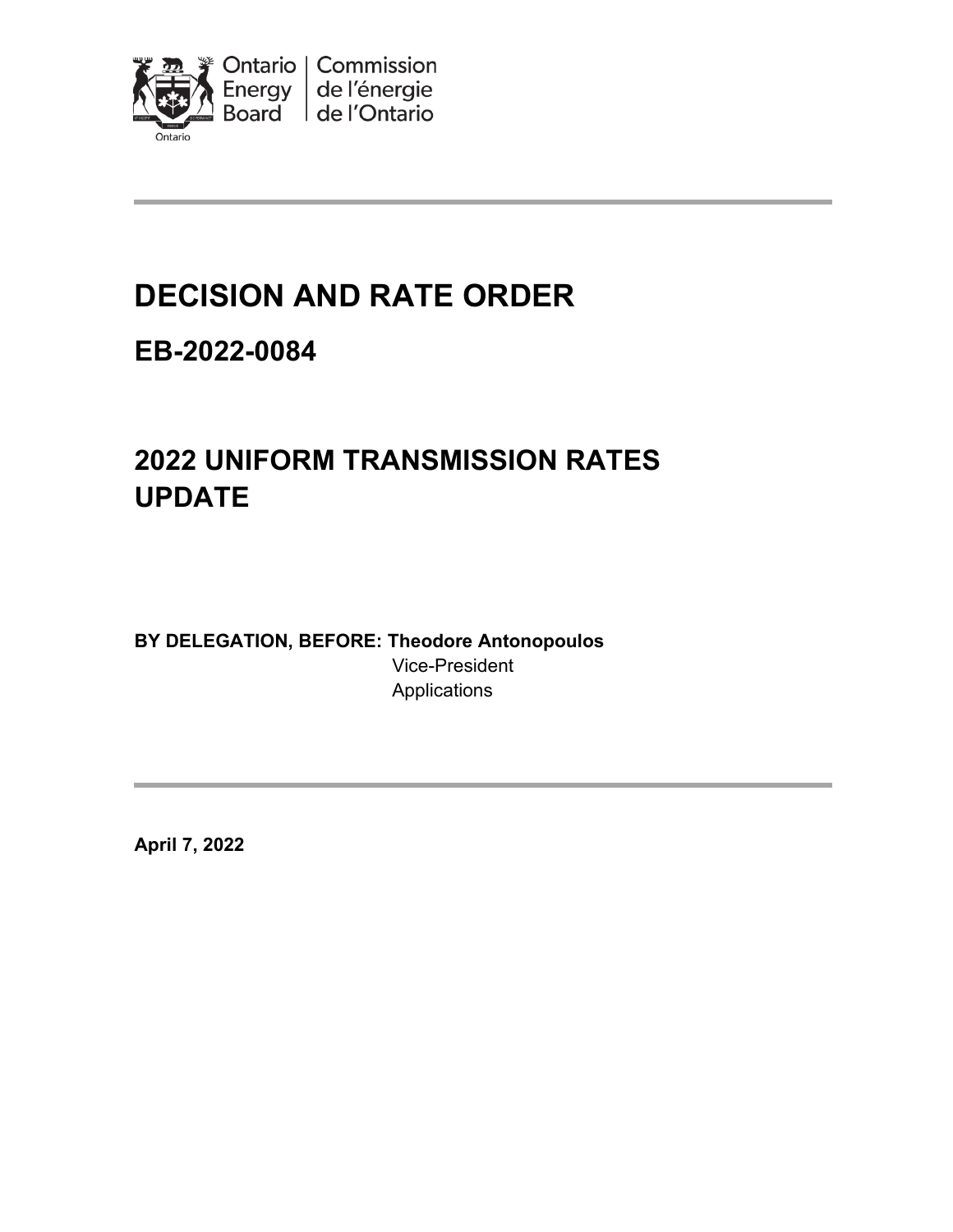

## **TABLE OF CONTENTS**

| $1 \quad \blacksquare$ |  |  |  |
|------------------------|--|--|--|
| $\overline{2}$         |  |  |  |
| $3^{\circ}$            |  |  |  |
| $\overline{4}$         |  |  |  |
|                        |  |  |  |
|                        |  |  |  |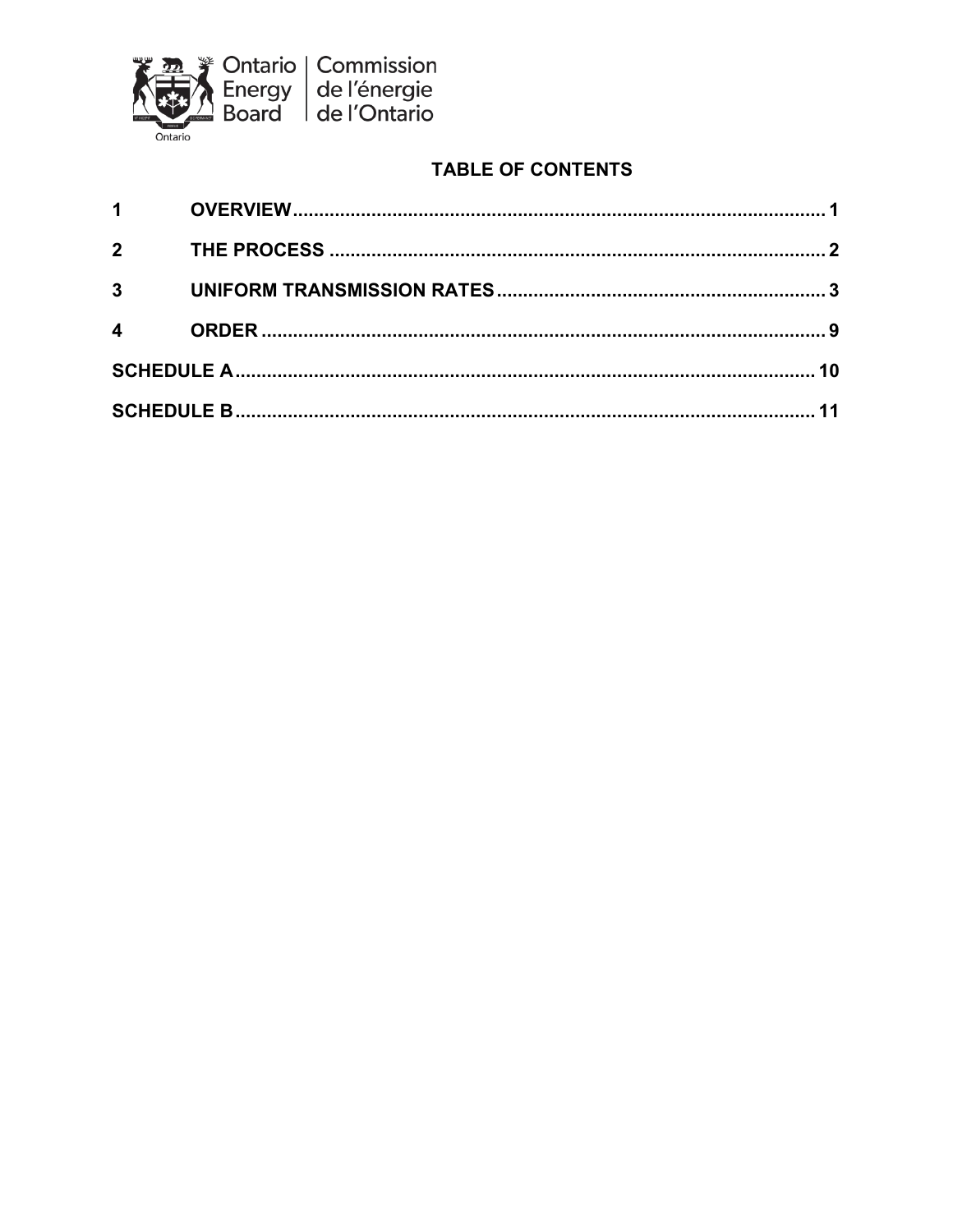# <span id="page-2-0"></span>**1 OVERVIEW**

Each year, the OEB establishes transmission rates on a uniform basis for all electricity transmitters. Uniform transmission rates (UTRs) are set based on transmitters' annual revenue requirements and forecast consumption. The OEB's 2022 UTR Decision and Order issued in December 2021 established the 2022 UTRs, effective January 1, 2022. [1](#page-2-1) In the current Decision and Order, the OEB is updating the 2022 UTRs by incorporating the OEB-approved revenue requirements of two additional rate regulated transmitters into the UTR calculation, as established by earlier decisions of the OEB. The two additional rate regulated transmitters are Upper Canada Transmission, Inc., operating as NextBridge Infrastructure LP (NextBridge) and Wataynikaneyap Power LP (WPLP).

The updated 2022 transmission rate pool revenue requirement represents a 4.1% increase from the January 1, 2022 UTR Decision and Order and a 0.3% increase on the total bill for a typical distribution-connected customer.

The updated 2022 UTRs effective April 1, 2022, as shown in Schedule A, are:

- \$5.46/kW/Month Network Service Rate (a \$0.33/kW increase)
- \$0.88/kW/Month Line Connection Service Rate (no change)
- \$2.81/kW/Month Transformation Connection Service Rate (no change)

The impacts on distributors will vary depending on the customer mix and load characteristics in the different service areas and the proportion of power withdrawn by individual distributors from the bulk transmission system.

Electricity distributors directly connected to the transmission system recover transmission costs from their customers through Retail Transmission Service Rates (RTSRs), which are established for each rate class annually; some on January 1 and some on May 1. The updated 2022 UTRs will be taken into account when new RTSRs are approved in the individual rate proceedings for distributors effective January 1, 2023 or later. Existing variance accounts will be used to track differences between a distributor's transmission costs and the associated revenues it receives from its customers, in order to ensure that its customers pay the true cost of transmission service over time. As a result, the impact will take time to materialize for most customers.

<span id="page-2-1"></span><sup>1</sup> EB-2021-0276, 2022 Uniform Transmission Rates, Decision and Order, December 16, 2021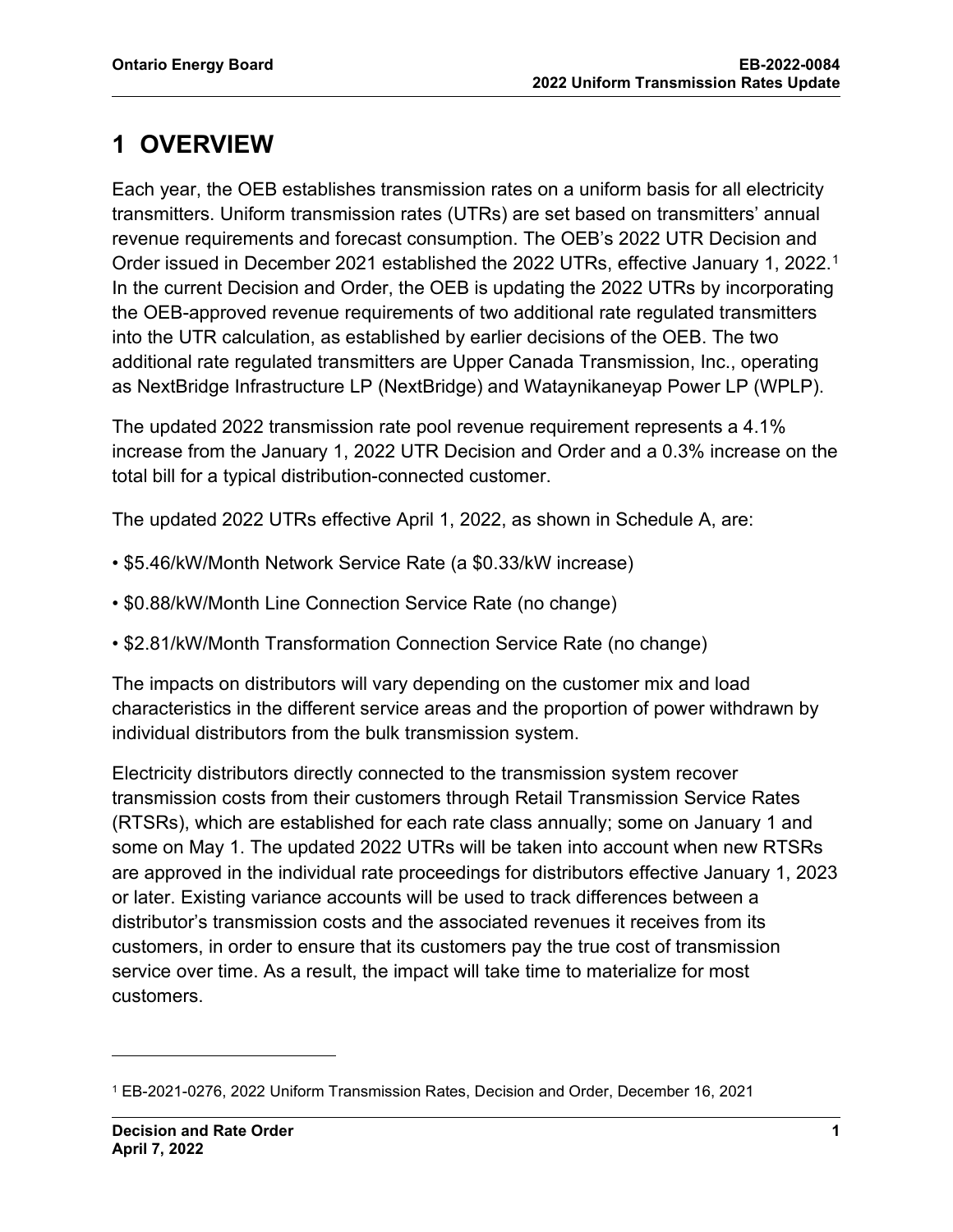# <span id="page-3-0"></span>**2 THE PROCESS**

This Decision and Rate Order implements the findings in the OEB's NextBridge and WPLP decisions and incorporates those findings into the calculation of the updated UTRs, effective April 1, 2022, and maintains the revenue requirements and charge determinants for each of the other OEB rate-regulated transmitters in Ontario as set out in previous OEB decisions and included in the January 1, 2022 UTR Decision and Order. As such, this Decision and Rate Order is issued by delegated authority, without a hearing, under section 6 of the *Ontario Energy Board Act, 1998*.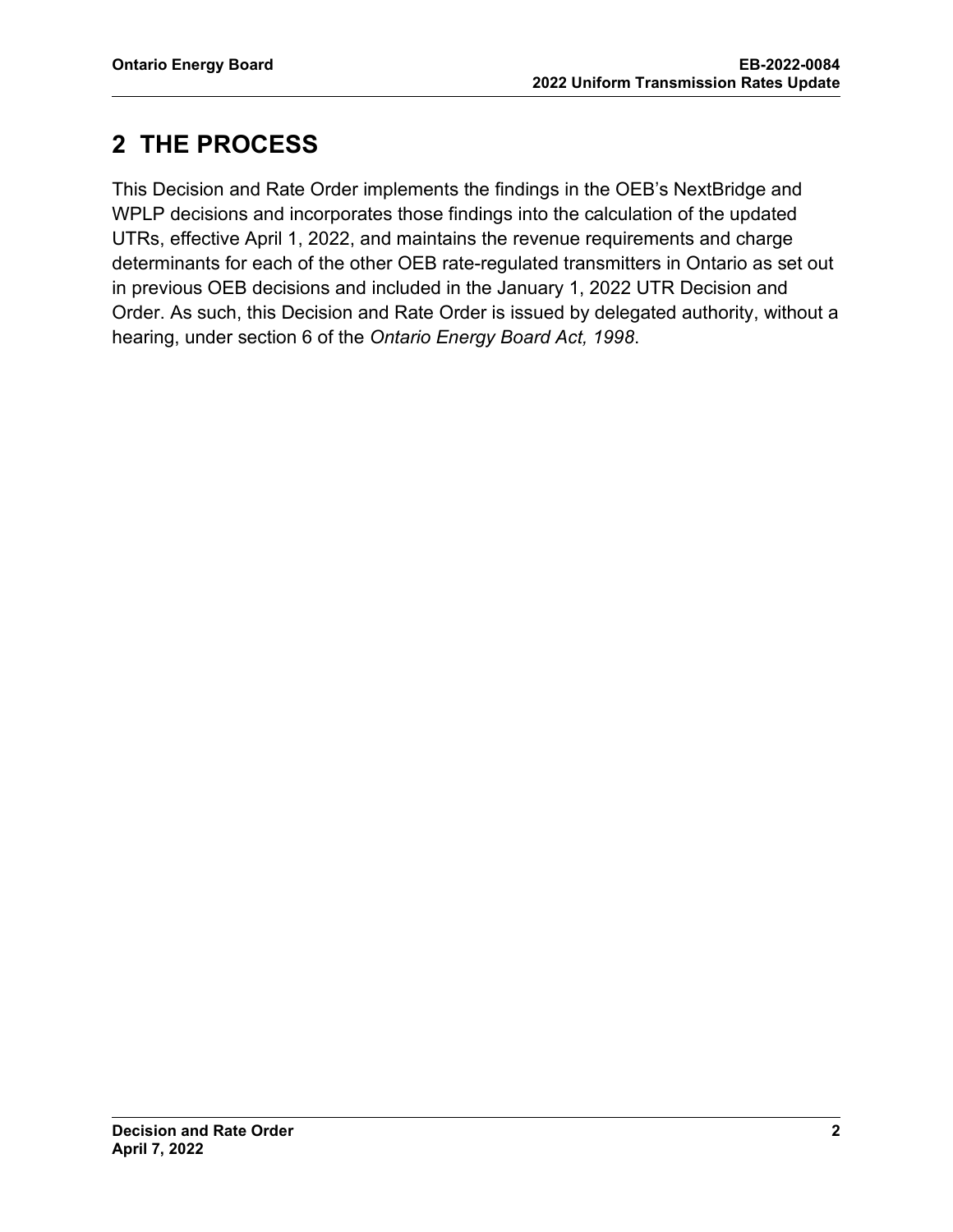# <span id="page-4-0"></span>**3 UNIFORM TRANSMISSION RATES**

There are six licensed electricity transmitters in Ontario that currently recover their revenues through the [2](#page-4-1)022 UTR Decision and Order<sup>2</sup>: Canadian Niagara Power Inc. (CNPI); Five Nations Energy Inc. (FNEI); Hydro One Networks Inc. (Hydro One); Hydro One Networks Sault Ste. Marie LP (Hydro One SSM); B2M Limited Partnership (B2M LP), and Niagara Reinforcement Limited Partnership (NRLP). The OEB approves revenue requirements and charge determinants for the individual electricity transmitters in separate proceedings and uses them to calculate the UTRs.

The revenue requirements of the licensed electricity transmitters are allocated to three transmission rate pools - Network, Line Connection and Transformation Connection - on the same basis as is used for Hydro One. $3$  The revenue requirements for the three transmission rate pools are then divided by forecast consumption (charge determinants) to establish the UTRs. The Independent Electricity System Operator (IESO) charges these rates to all wholesale market participants, including electricity distributors. The IESO uses the revenue collected from the UTRs to settle on a monthly basis with all rate-regulated transmitters using revenue allocation factors.

The 2022 UTR Decision and Order established the 2022 UTRs effective January 1, 2022. The revenue requirement and charge determinants for each transmitter used to set the UTRs effective January 1, 2022 are set out in Table 1 below.

<span id="page-4-2"></span><span id="page-4-1"></span><sup>2</sup> EB-2021-0276, 2022 Uniform Transmission Rates, Decision and Order, December 16, 2021 <sup>3</sup> B2M LP and NRLP full revenue requirements are allocated to Network rate pool only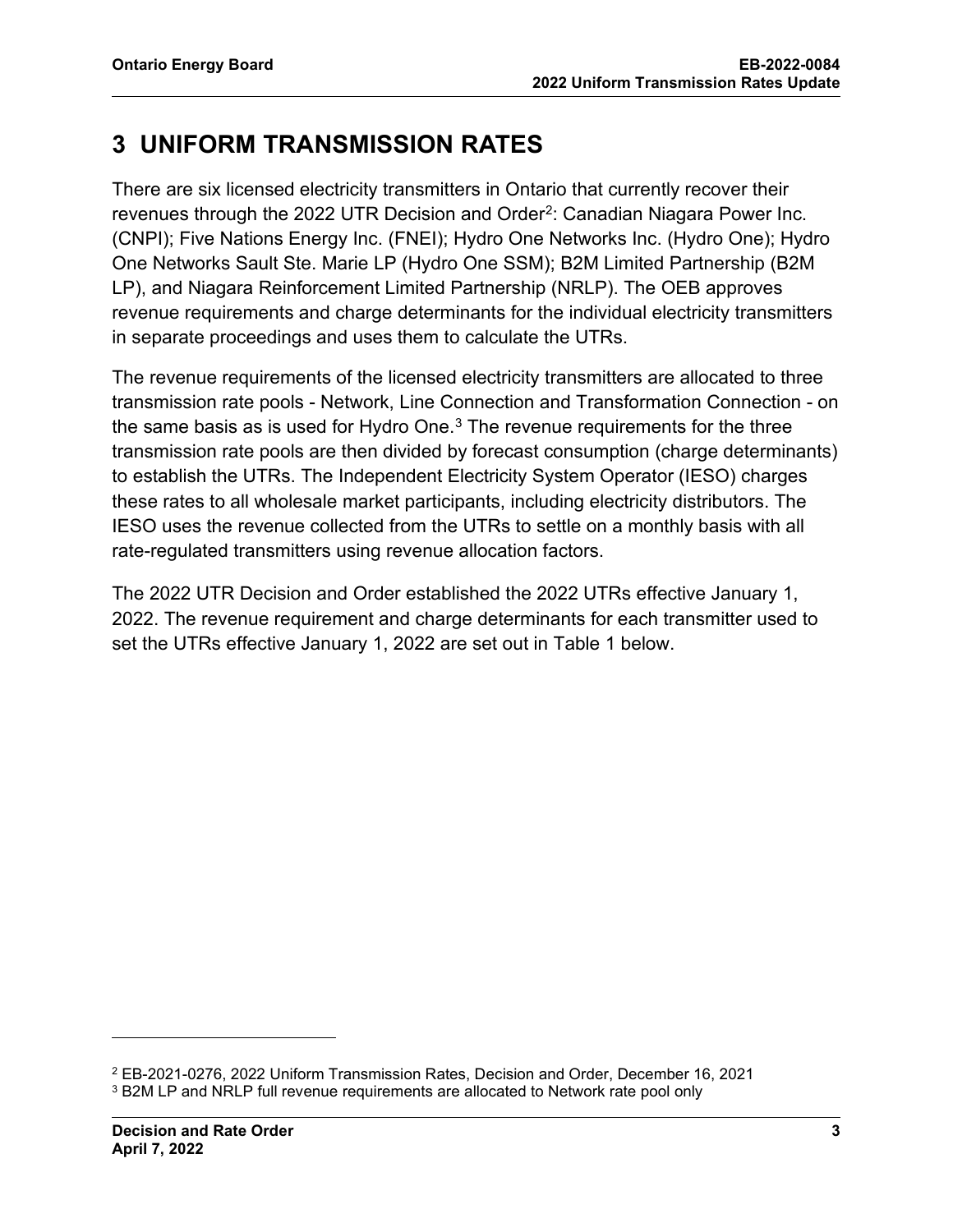## **TABLE 1 – 2022 REVENUE REQUIREMENT AND CHARGE DETERMINANTS BY TRANSMITTER, EFFECTIVE JANUARY 1, 2022**

|                     | 2022 Charge Determinants (MW) |                |                   |                       |                                                                   |
|---------------------|-------------------------------|----------------|-------------------|-----------------------|-------------------------------------------------------------------|
| <b>Transmitters</b> | 2022 Revenue                  |                | Line              | <b>Transformation</b> | <b>OEB File</b>                                                   |
|                     | <b>Requirement</b>            | <b>Network</b> | <b>Connection</b> | <b>Connection</b>     | <b>Number</b>                                                     |
| CNPI <sup>4</sup>   | \$4,647,201                   | 523            | 549               | 549                   | EB-2015-0354<br>Decision and Order<br>issued January 14,<br>2016  |
| FNE <sup>5</sup>    | \$7,988,092                   | 230            | 249               | 73                    | EB-2016-0231<br>Order issued<br>January 18, 2018                  |
| Hydro One           | \$1,883,469,3276              | 234,736        | 228,350           | 194,599               | EB-2021-0185<br>Decision and Order<br>issued December<br>16, 2021 |
| <b>HOSSM</b>        | \$42,426,118                  | 3,498          | 2,735             | 635                   | EB-2021-0186<br>Decision and Order<br>issued December<br>16, 2021 |
| B2MLP               | \$33,652,083                  | 0              | $\mathbf 0$       | $\mathbf 0$           | EB-2021-0187<br>Decision and Order<br>issued December<br>16, 2021 |
| <b>NRLP</b>         | \$8,281,339                   | 0              | $\mathbf 0$       | $\mathbf 0$           | EB-2021-0188<br>Decision and Order<br>issued December<br>16, 2021 |
| <b>TOTAL</b>        | \$1,980,464,160               | 238,988        | 231,883           | 195,857               |                                                                   |

<span id="page-5-0"></span><sup>4</sup> CNPI confirmed that it would not be seeking to adjust its annual revenue requirement of \$4,647,201 for 2022. 5 FNEI confirmed that it would not be seeking to adjust its annual revenue requirement of \$7,988,092 for

<span id="page-5-1"></span><sup>2022.</sup>

<span id="page-5-2"></span> $6$  Hydro One's 2022 revenue requirement includes foregone revenue of \$27,337,659 and interest of \$281,006 from 2020. The OEB approved a two-year disposition period in EB-2020-0251, 2021 Uniform Transmission Rates, Decision and Order, December 17, 2020.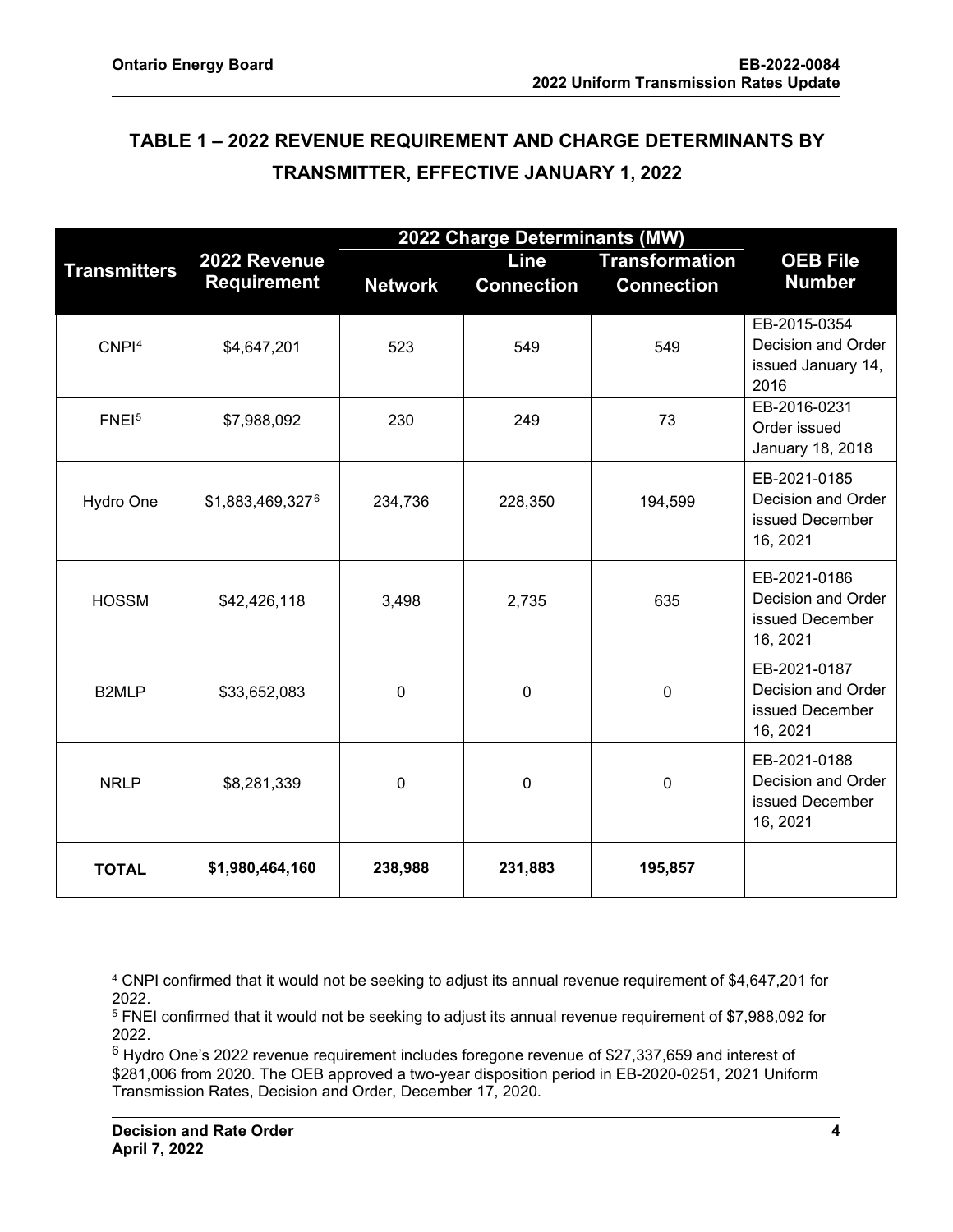The only changes to the January 1, 2022 UTR Decision and Order being made in this Decision and Rate Order are the inclusion of the revenue requirement for NextBridge and the revenue requirement and charge determinant for WPLP in the 2022 UTRs.

On June 17, 2021, the OEB issued a decision approving NextBridge to begin recovery of its revenue through the UTR Network pool one day after the East-West Tie line is in-service.<sup>[7](#page-6-0)</sup> On August 19, 2021, the OEB issued a revenue requirement order<sup>8</sup> accepting and approving NextBridge's 2022 transmission revenue requirement to be included in the calculation of the UTRs. NextBridge filed documentation required by the OEB's decision to demonstrate that the asset is ready for service.<sup>[9](#page-6-2)</sup>

On December 2, 2021, the OEB issued a decision and order<sup>[10](#page-6-3)</sup> accepting and approving WPLP's 2022 transmission revenue requirement and charge determinant to be included in the calculation of the UTRs, effective April 1, 2022.

As shown in Table 2, the updated 2022 transmission rate pool revenue requirement is \$2,060,868,811 with NextBridge's approved 2022 transmission revenue requirement annualized to \$53,100,835[11](#page-6-4) and WPLP's approved 2022 transmission revenue requirement annualized to  $$27,303,816^{12}$  $$27,303,816^{12}$  $$27,303,816^{12}$  to be included in the calculation of the UTRs, effective April 1, 2022. The total NextBridge and WPLP revenue requirement of \$80,404,651 is allocated to the provincial Network rate pool only. The allocation of the revenue requirements of the other transmitters to the three transmission rate pools and the revenue requirement for these transmitters remains unchanged from the January 2022 UTR Decision and Order. [13](#page-6-6)

The total revenue required for each pool is then divided by the forecast consumption (charge determinants) of each pool to establish the UTRs. The updated 2022 charge determinant for the Network pool is 239,002.379 MW with WPLP's approved 2022

<span id="page-6-0"></span><sup>7</sup> EB-2020-0150, NextBridge LP, Decision and Order, June 17, 2021

<span id="page-6-1"></span><sup>8</sup> EB-2020-0150, NextBridge LP, Revenue Requirement Order, August 19, 2021

<span id="page-6-2"></span><sup>9</sup> EB-2020-0150, NextBridge LP, Compliance with Minimum Technical Requirements and Commissioning Letter, March 15, 2022

<span id="page-6-3"></span><sup>10</sup> EB-2021-0134, Wataynikaneyap LP, Revenue Requirement and Charge Determinant Order, December 2, 2021

<span id="page-6-4"></span><sup>11</sup> EB-2020-0150 NextBridge's approved 2022 transmission revenue requirement of \$39,825,626 effective April 1, 2022 is annualized to \$53,100,835 (\$39,825,626/ (9 months/12 months)) to be included in the calculation of the UTRs.

<span id="page-6-5"></span><sup>12</sup> EB-2021-0134 WPLP's approved 2022 transmission revenue requirement of \$20,477,862, effective April 1, 2022 is annualized to \$27,303,816 (\$20,477,862/ (9 months/12 months)) to be included in the calculation of the UTRs.

<span id="page-6-6"></span><sup>13</sup> EB-2021-0276, 2022 Uniform Transmission Rates, Decision and Order, December 16, 2021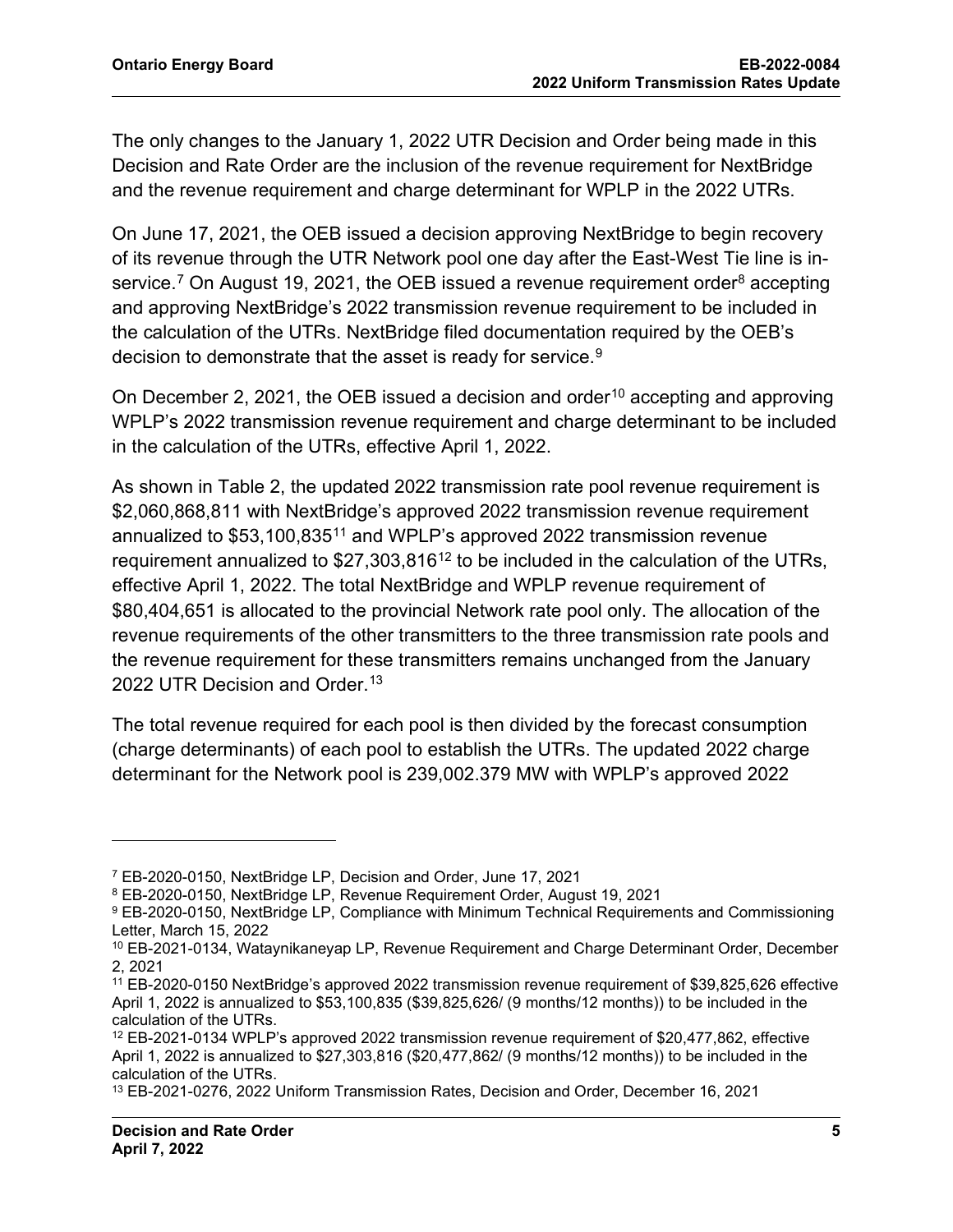charge determinant annualized to 14.468 MW[14](#page-7-0) to be included in the calculation of the UTRs, effective April 1, 2022. NextBridge has no charge determinants since all their assets serve the transmission network with no transformation or individual customer services.<sup>[15](#page-7-1)</sup> The charge determinants remain unchanged from the January 2022 UTR Decision and Order for all other transmitters as shown in Schedule A.

## **TABLE 2 – 2022 REVENUE REQUIREMENT FOR NEXTBRIDGE AND 2022 REVENUE REQUIREMENT AND CHARGE DETERMINANT FOR WPLP, AND UPDATED TOTAL REVENUE REQUIREMENT AND CHARGE DETERMINANTS FOR ALL TRANSMITTERS, EFFECTIVE APRIL 1, 2022**

| <b>Transmitter</b>         | <b>Updated 2022</b><br><b>Revenue</b><br><b>Requirement</b> | 2022 Charge Determinants (MW) |                    |                              | <b>OEB File Number</b>                                        |
|----------------------------|-------------------------------------------------------------|-------------------------------|--------------------|------------------------------|---------------------------------------------------------------|
|                            |                                                             | <b>Network</b>                | Line<br>Connection | Transformation<br>Connection |                                                               |
| NextBridge                 | $$53,100,835^{16}$                                          | 0                             | 0                  | 0                            | EB-2020-0150 Decision<br>and Order issued<br>August 19, 2021  |
| <b>WPLP</b>                | \$27,303,81617                                              | 14.46818                      | 0                  | $\Omega$                     | EB-2021-0134 Decision<br>and Order issued<br>December 2, 2021 |
| All<br><b>Transmitters</b> | \$2,060,868,811                                             | 239,002.379                   | 231,883.148        | 195,856.785                  |                                                               |

The updated UTRs effective April 1, 2022 are as follows:

<span id="page-7-0"></span><sup>14</sup> EB-2021-0134 WPLP's approved 2022 charge determinant of 10.851 MW, effective April 1, 2022 is annualized to 14.468 MW (10.851 MW/ (9 months/12 months)) to be included in the calculation of the UTRs.

<sup>15</sup> EB-2020-0150 Exhibit A / Tab 3 / Schedule 1 / p. 8

<span id="page-7-2"></span><span id="page-7-1"></span><sup>16</sup> EB-2020-0150 NextBridge's approved 2022 transmission revenue requirement of \$39,825,626 effective April 1, 2022 is annualized to \$53,100,835 to be included in the calculation of the UTRs.

<span id="page-7-3"></span><sup>&</sup>lt;sup>17</sup> EB-2021-0134 WPLP's approved 2022 transmission revenue requirement of \$20,477,862, effective April 1, 2022 is annualized to \$27,303,816 to be included in the calculation of the UTRs.

<span id="page-7-4"></span><sup>&</sup>lt;sup>18</sup> EB-2021-0134 WPLP's approved 2022 charge determinant of 10.851 MW, effective April 1, 2022 is annualized to 14.468 MW to be included in the calculation of the UTRs.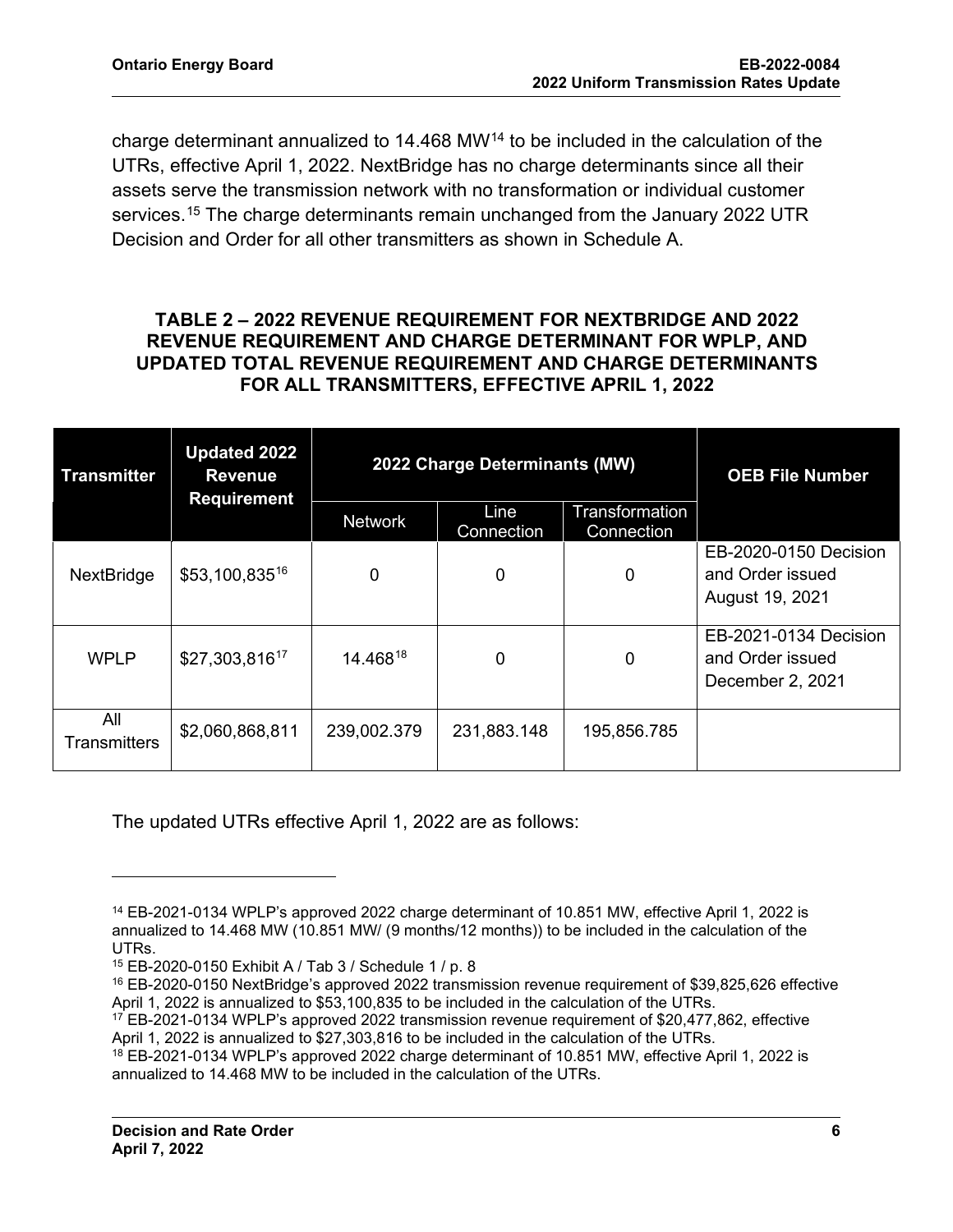- \$5.46/kW/Month Network Service Rate
- \$0.88/kW/Month Line Connection Service Rate
- \$2.81/kW/Month Transformation Connection Service Rate

To determine the impact of changes to UTRs on a typical customer's bill, an approach of using the estimated average transmission cost as a percentage of the total bill for a transmission and distribution-connected customer has been adopted as set out in Table 3 below:

| Line           |                                                                | 2022 UTR -<br>January 1,<br>2022 | <b>2022 UTR -</b><br>April 1, 2022<br><b>Update</b> |
|----------------|----------------------------------------------------------------|----------------------------------|-----------------------------------------------------|
| 1              | Revenue Requirement (\$ millions)                              | 1,980.5                          | 2,060.9                                             |
| 2              | % Increase in Revenue Requirement over prior year              | 4.1%                             |                                                     |
| 3              | % Impact of load forecast decrease/increase (+/-)              | 0.0%                             |                                                     |
| $4=2+3$        | Net Impact on Average Transmission Rates                       | 4.1%                             |                                                     |
| 5              | Transmission as a % of Tx - connected customer's Total<br>Bill | 7.6%                             |                                                     |
| $6 = 4*5$      | Estimated Average Tx - connected customer's Bill Impact        | 0.3%                             |                                                     |
| $\overline{7}$ | Transmission as a % of Dx - connected customer's Total<br>Bill | 6.2%                             |                                                     |
| $8 = 4*7$      | Estimated Average Dx - connected customer's Bill Impact        |                                  | 0.3%                                                |

## **TABLE 3 – BILL IMPACTS**

## **Findings**

In order to implement the NextBridge and WPLP decisions, the OEB established this current proceeding on its own motion to update the 2022 UTRs, effective April 1, 2022.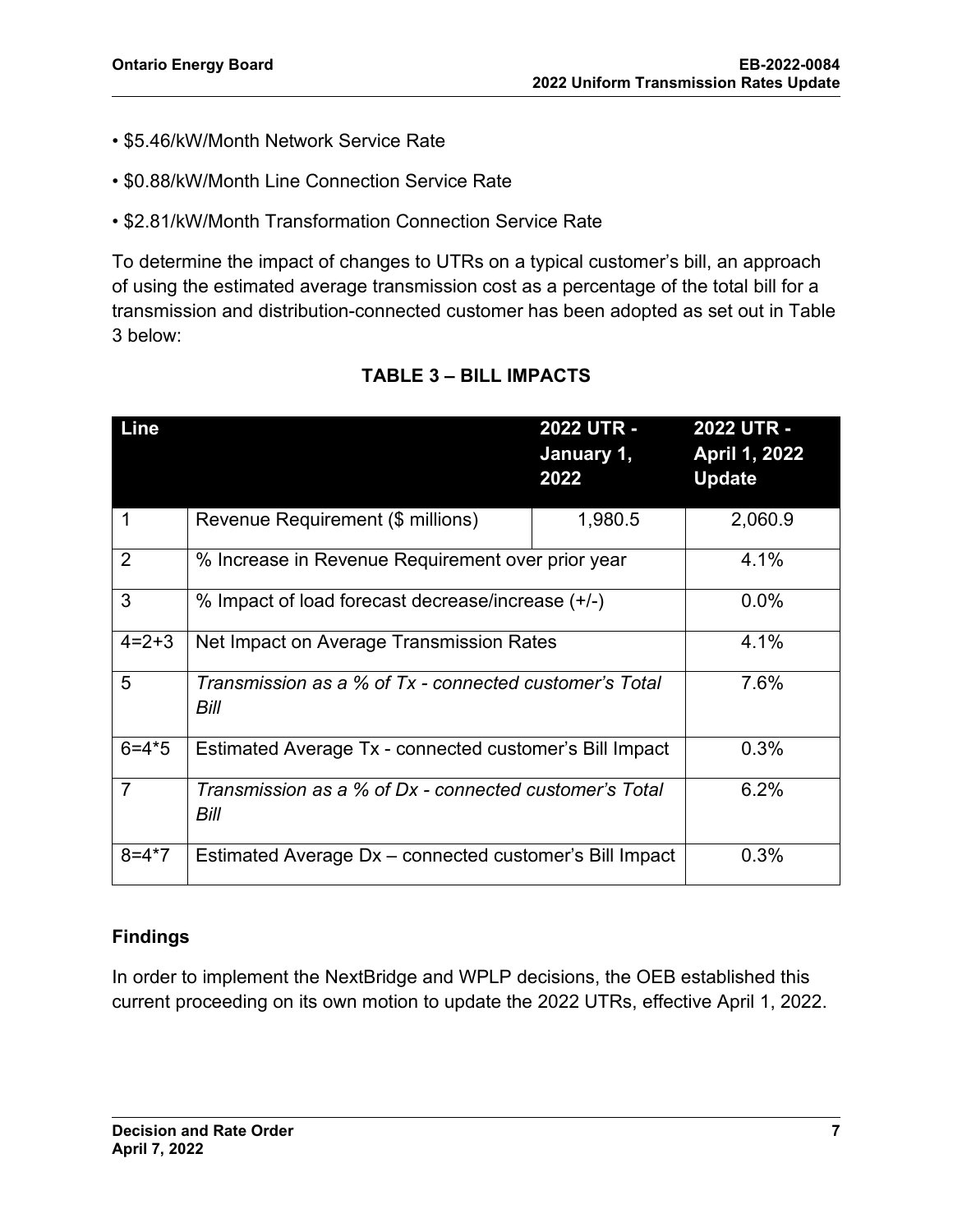The UTR calculations attached as Schedule A to this Decision and Rate Order appropriately reflect the necessary adjustments to the 2022 UTRs arising from the OEB's NextBridge and WPLP decisions.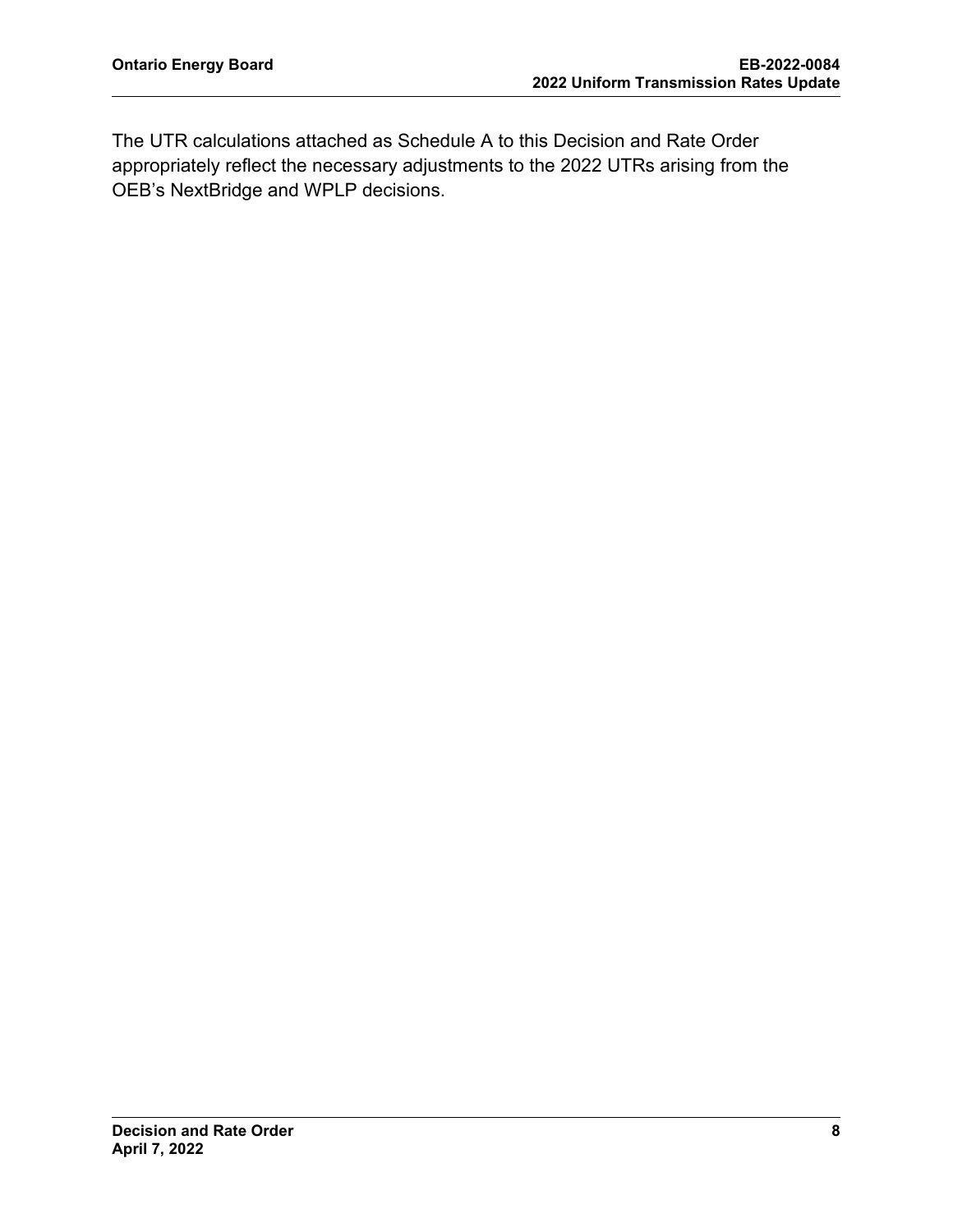# <span id="page-10-0"></span>**4 ORDER**

## **IT IS ORDERED THAT:**

- 1. The revenue requirements by rate pool and the uniform electricity transmission rates and the revenue allocators for rates effective April 1, 2022, attached as Schedule A, are approved.
- 2. The 2022 Ontario Uniform Transmission Rate Schedules effective April 1, 2022, attached as Schedule B, are approved.

**DATED** at Toronto April 7, 2022

## **ONTARIO ENERGY BOARD**

Nancy Marconi

Digitally signed by Nancy **Marconi** Date: 2022.04.07 12:49:50 -04'00'

Nancy Marconi **Registrar**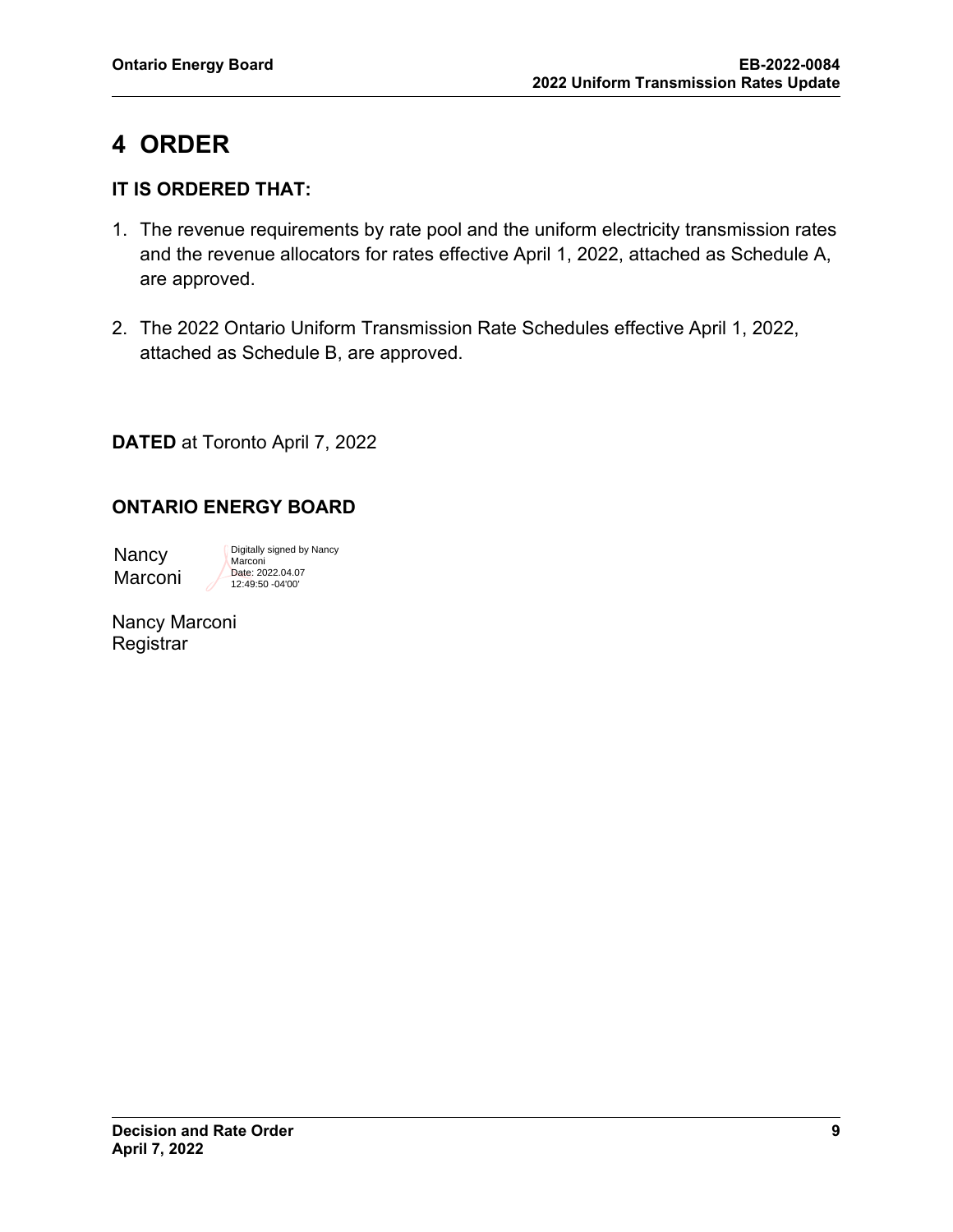# <span id="page-11-0"></span>**SCHEDULE A 2022 REVENUE DISBURSEMENT ALLOCATORS DECISION AND RATE ORDER EB-2022-0084**

**APRIL 7, 2022**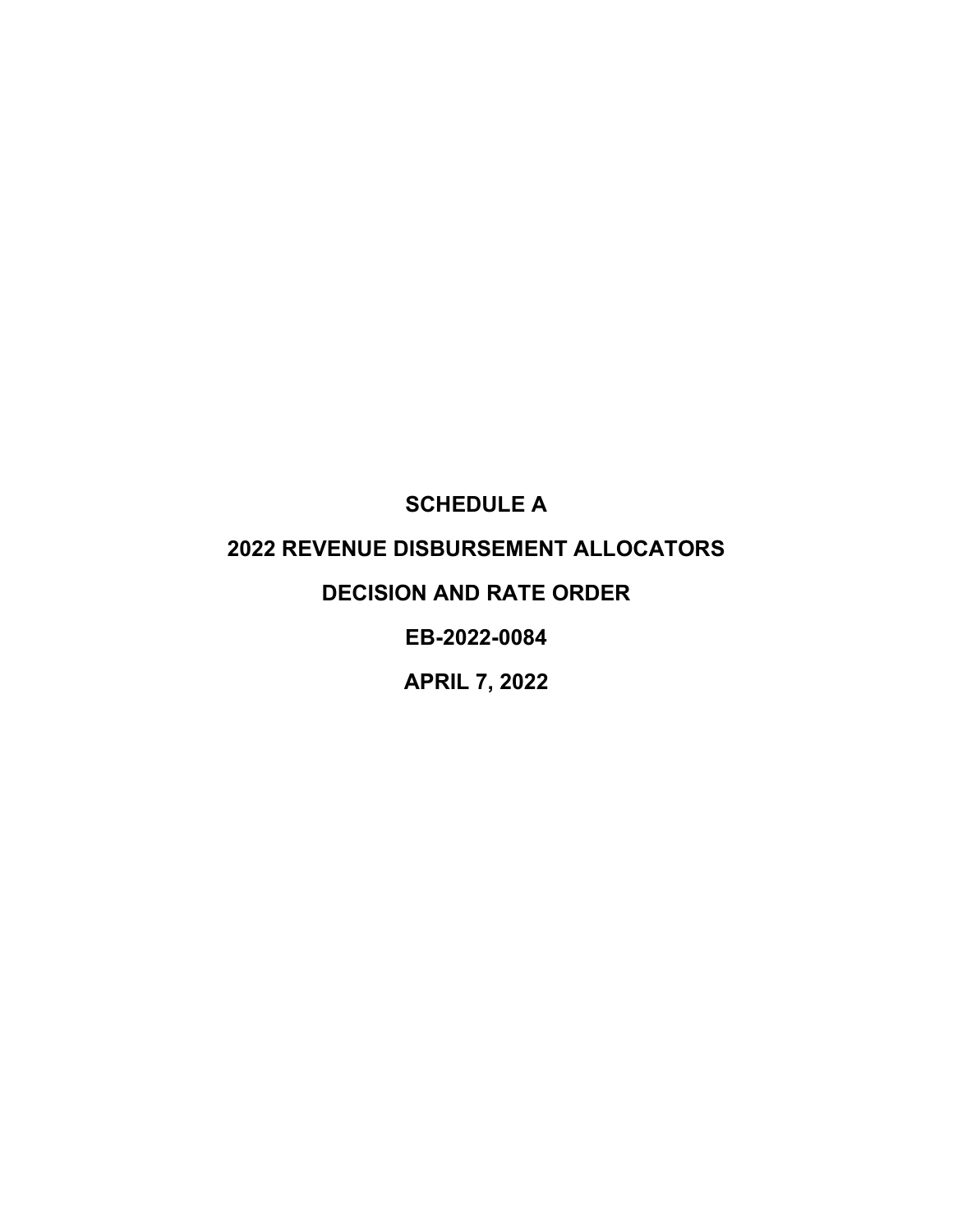#### **Uniform Transmission Rates and Revenue Disbursement Allocators**

#### **Effective April 1, 2022**

| <b>Transmitter</b>      |                 | <b>Revenue Requirement (\$)</b> |                                            |                 |  |
|-------------------------|-----------------|---------------------------------|--------------------------------------------|-----------------|--|
|                         | <b>Network</b>  | Line<br><b>Connection</b>       | <b>Transformation</b><br><b>Connection</b> | <b>Total</b>    |  |
| <b>CNPI</b>             | \$2,837,776     | \$489,867                       | \$1,319,558                                | \$4,647,201     |  |
| <b>FNEI</b>             | \$4,877,864     | \$842,035                       | \$2,268,193                                | \$7,988,092     |  |
| Hydro One               | \$1,150,125,339 | \$198,538,821                   | \$534,805,167                              | \$1,883,469,327 |  |
| <b>HOSSM</b>            | \$25,907,166    | \$4,472,189                     | \$12,046,762                               | \$42,426,118    |  |
| B <sub>2</sub> MLP      | \$33,652,083    | \$0                             | \$0                                        | \$33,652,083    |  |
| <b>NRLP</b>             | \$8,281,339     | \$0                             | \$0                                        | \$8,281,339     |  |
| NextBridge              | \$53,100,835    | \$0                             | \$0                                        | \$53,100,835    |  |
| WPLP                    | \$27,303,816    | \$0                             | \$0                                        | \$27,303,816    |  |
| <b>All Transmitters</b> | \$1,306,086,218 | \$204,342,912                   | \$550,439,680                              | \$2,060,868,811 |  |

|                         | Total Annual Charge Determinants (MW)* |                           |                                            |  |
|-------------------------|----------------------------------------|---------------------------|--------------------------------------------|--|
| <b>Transmitter</b>      | <b>Network</b>                         | Line<br><b>Connection</b> | <b>Transformation</b><br><b>Connection</b> |  |
| <b>CNPI</b>             | 522.894                                | 549.258                   | 549.258                                    |  |
| <b>FNEI</b>             | 230.410                                | 248.860                   | 73.040                                     |  |
| Hydro One               | 234,736.371                            | 228,350.406               | 194,599.235                                |  |
| <b>HOSSM</b>            | 3,498.236                              | 2.734.624                 | 635.252                                    |  |
| B <sub>2</sub> MLP      | 0.000                                  | 0.000                     | 0.000                                      |  |
| NRLP                    | 0.000                                  | 0.000                     | 0.000                                      |  |
| NextBridge              | 0.000                                  | 0.000                     | 0.000                                      |  |
| WPLP                    | 14.468                                 | 0.000                     | 0.000                                      |  |
| <b>All Transmitters</b> | 239,002.379                            | 231,883.148               | 195,856.785                                |  |

|                                                                       | <b>Uniform Rates and Revenue Allocators</b> |                           |                                            |  |
|-----------------------------------------------------------------------|---------------------------------------------|---------------------------|--------------------------------------------|--|
| <b>Transmitter</b>                                                    | <b>Network</b>                              | Line<br><b>Connection</b> | <b>Transformation</b><br><b>Connection</b> |  |
| <b>Uniform Transmission Rates</b><br>$(\frac{1}{2}kW - \text{Month})$ | 5.46                                        | 0.88                      | 2.81                                       |  |
|                                                                       |                                             |                           |                                            |  |
| <b>CNPI</b> Allocation Factor                                         | 0.00217                                     | 0.00240                   | 0.00240                                    |  |
| <b>FNEI</b> Allocation Factor                                         | 0.00373                                     | 0.00412                   | 0.00412                                    |  |
| <b>Hydro One</b> Allocation Factor                                    | 0.88058                                     | 0.97159                   | 0.97159                                    |  |
| <b>HOSSM</b> Allocation Factor                                        | 0.01984                                     | 0.02189                   | 0.02189                                    |  |
| <b>B2MLP</b> Allocation Factor                                        | 0.02577                                     | 0.00000                   | 0.00000                                    |  |
| <b>NRLP</b> Allocation Factor                                         | 0.00634                                     | 0.00000                   | 0.00000                                    |  |
| <b>NextBridge</b> Allocation Factor                                   | 0.04066                                     | 0.00000                   | 0.00000                                    |  |
| <b>WPLP</b> Allocation Factor                                         | 0.02091                                     | 0.00000                   | 0.00000                                    |  |
| <b>Total of Allocation Factors</b>                                    | 1.00000                                     | 1.00000                   | 1.00000                                    |  |

\* The sum of 12 monthly charge determinants for the year.

*Note 1: CNPI Revenue Requirement and Charge Determinants per OEB Decision and Order EB-2015-0354 dated January 14,2016.*

*Note 2: FNEI Revenue Requirement and Charge Determinants per OEB Order EB-2016-0231 dated January 18, 2018.*

Note 3: Hydro One Revenue Requirement and Charge Determinants per OEB Decision and Order EB-2021-0185, dated December 16, 2021.<br>Note 4: HOSSM Revenue Requirement and Charge Determinants per OEB Decision and Order EB-2021-0

*Note 5: B2M LP Revenue Requirement per OEB Decision and Order EB-2021-0187 dated December 16, 2021.*

*Note 6: NRLP Revenue Requirement per OEB Decision and Order EB-2021-0188 dated December 16, 2021.* 

Note 7: NextBridge Revenue Requirement per OEB Decision and Order EB-2021-0150 dated August 19, 2021.<br>Note 8: WPLP Revenue Requirement and Charge Determinants per OEB Decision and Order EB-2021-0134 dated December 2, 2021.

*Note 9: The revenue requirements of the licensed electricity transmitters are allocated to the three transmission rate pools on the same basis as is used for Hydro One. The total revenue requirements for each of the three transmission rate pools are then divided by the total charge determinants for each rate pool to establish the UTRs to two decimal places. The IESO uses the revenue collected from the UTRs to settle on a monthly basis with all rate-regulated transmitters using the revenue allocation factors.* 

*Note 10: The allocation factors for each transmitter other than Hydro One are calculated by dividing each transmitter's revenue requirement assigned to each transmission rate pool by the total transmitters revenue requirement for each rate pool. The allocation factors are rounded to five decimal places for each transmitter. The sum of these individual transmitter allocation factors is then deducted from 1.0 to determine the allocation factor for Hydro One. Note 11: Calculated data in shaded cells.*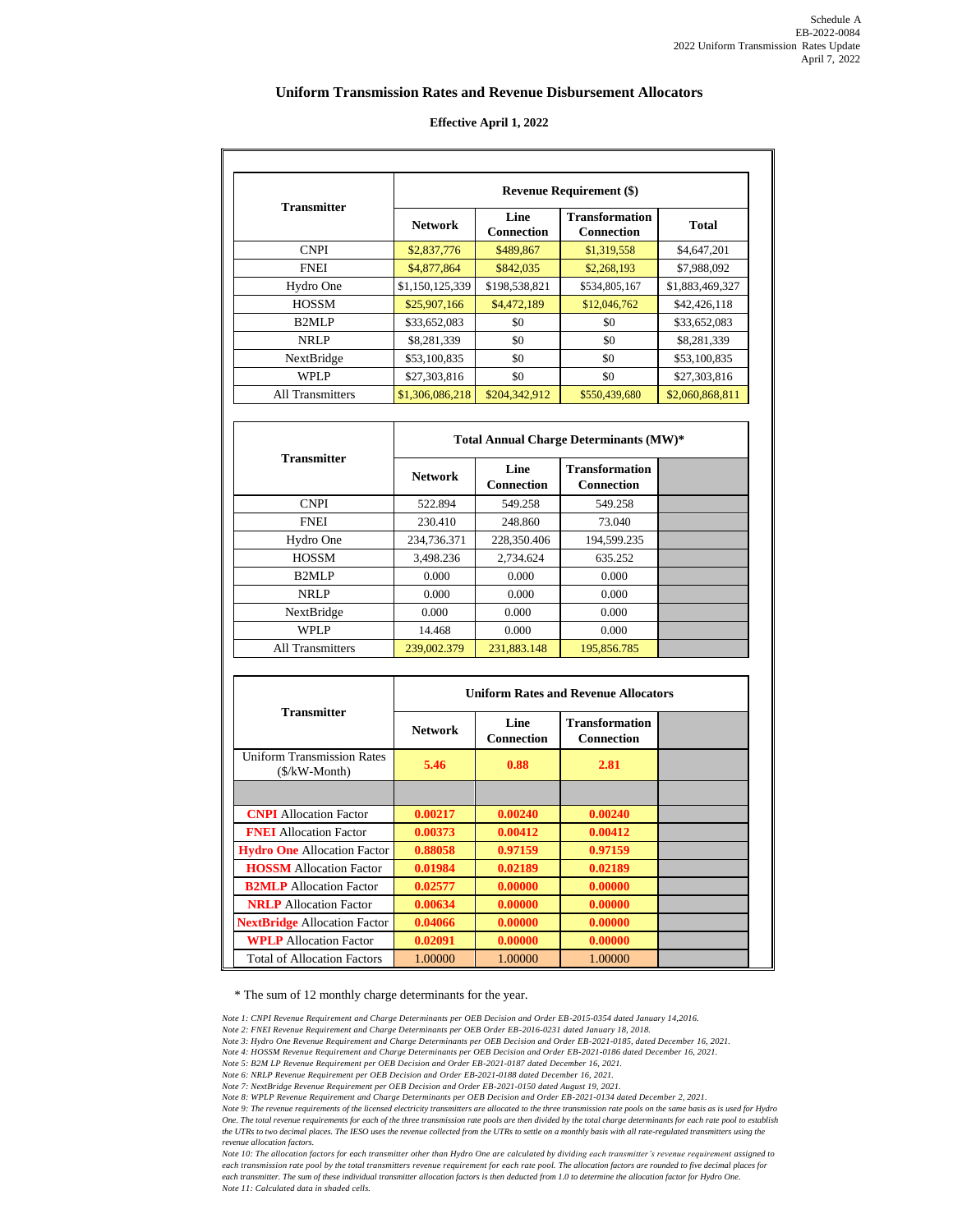## **SCHEDULE B**

## <span id="page-13-0"></span>**2022 UNIFORM TRANSMISSION RATE SCHEDULES**

## **DECISION AND RATE ORDER**

## **EB-2022-0084**

## **APRIL 7, 2022**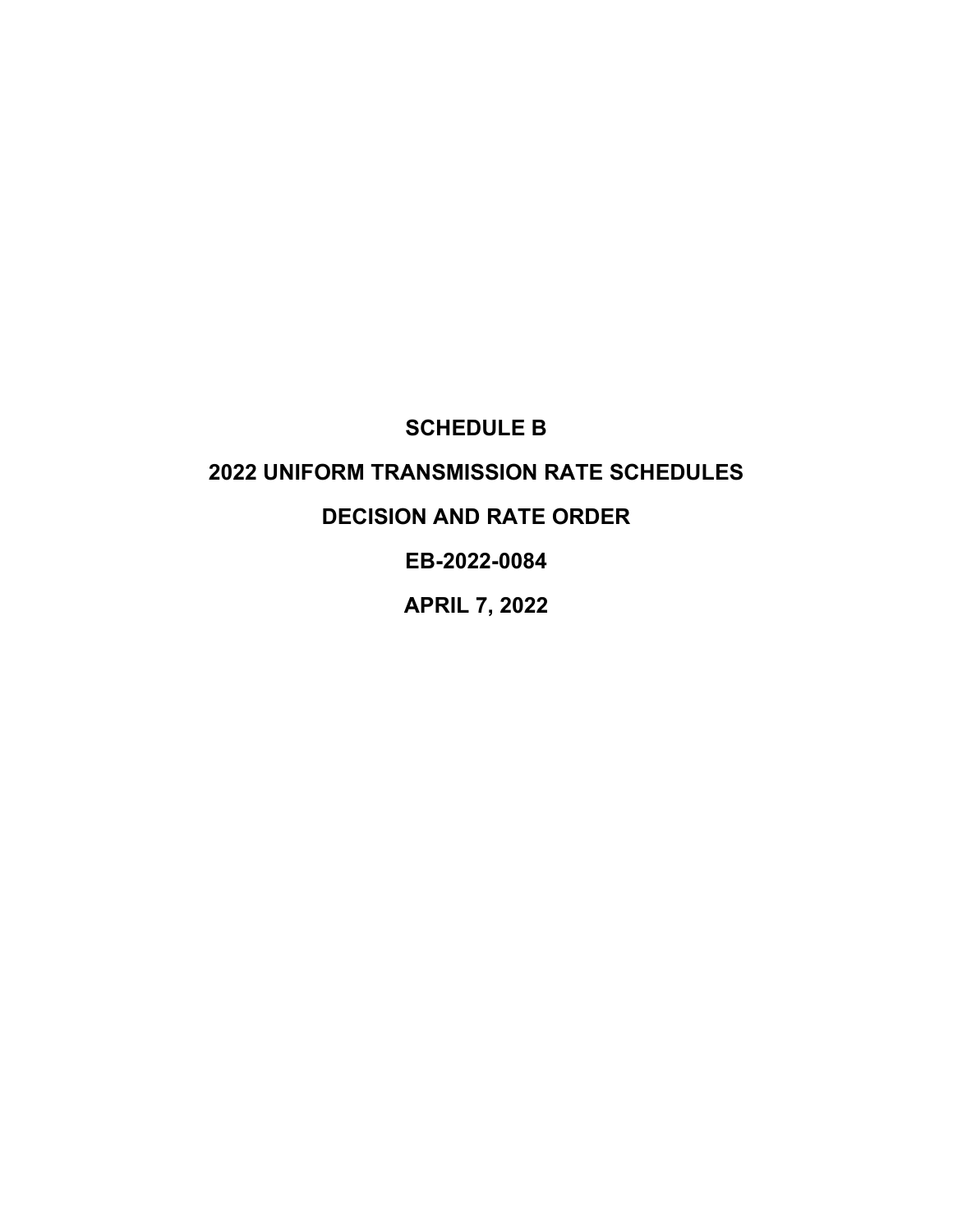## 2022 ONTARIO UNIFORM TRANSMISSION RATE SCHEDULES

EB-2022-0084

**The rates contained herein shall be implemented effective April 1, 2022**

Issued: April 7, 2022 Ontario Energy Board

April 1, 2022

EFFECTIVE DATE: BOARD ORDER: REPLACING BOARD Page 1 of 6 REPLACING BOARD ORDER: EB-2021-0276 December 16, 2021

EB-2022- 0084 ORDER: EB-2021-0276 Ontario Uniform Transmission<br>December 16, 2021 Rate Schedule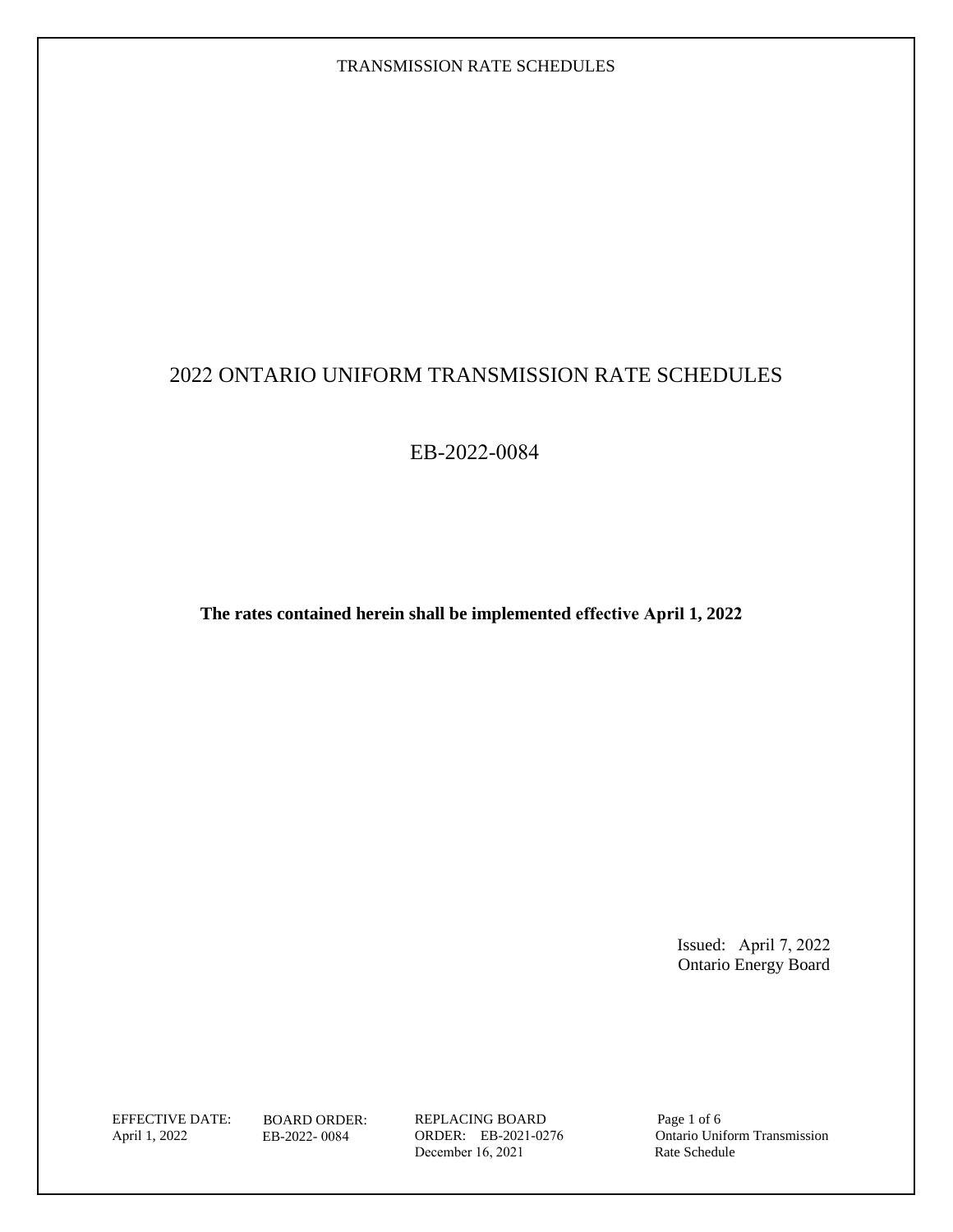## **TERMS AND CONDITIONS**

**(A) APPLICABILITY** The rate schedules contained herein pertain to the transmission service applicable to: •The provision of Provincial Transmission Service (PTS) to the Transmission Customers who are defined as the entities that withdraw electricity directly from the transmission system in the province of Ontario. •The provision of Export Transmission Service (ETS) to electricity market participants that export electricity to points outside Ontario utilizing the transmission system in the province of Ontario. The Rate Schedule ETS applies to the wholesale market participants who utilize the Export Service in accordance with the Market Rules of the Ontario Electricity Market, referred to hereafter as Market Rules. These rate schedules do not apply to the distribution services provided by any distributors in Ontario, nor to the purchase of energy, hourly uplift, ancillary services or any other charges that may be applicable in electricity markets administered by the Independent Electricity System Operator (IESO) of Ontario.

**(B) TRANSMISSION SYSTEM CODE** The transmission service provided under these rate schedules is in accordance with the Transmission System Code (Code) issued by the Ontario Energy Board (OEB). The Code sets out the requirements, standards, terms and conditions of the transmitter's obligation to offer to connect to, and maintain the operation of, the transmission system. The Code also sets out the requirements, standards, terms and conditions under which a Transmission Customer may connect to, and remain connected to, the transmission system. The Code stipulates that a transmitter shall connect new customers, and continue to offer transmission services to existing customers, subject to a Connection Agreement between the customer and a transmitter.

**(C) TRANSMISSION DELIVERY POINT** The Transmission Delivery Point is defined as the transformation station, owned by a transmission company or by the Transmission Customer, which steps down the voltage from above 50 kV to below 50 kV and which connects the customer to the transmission system. The demand registered by two or more meters at any one delivery point shall be aggregated for the purpose of assessing transmission charges at that delivery point if the corresponding distribution feeders from that delivery point, or the plants taking power from that delivery point, are owned by the same entity within the meaning of

Ontario's *Business Corporations Act*. The billing demand supplied from the transmission system shall be adjusted for losses, as appropriate, to the Transmission Point of Settlement, which shall be the high voltage side of the transformer that steps down the voltage from above 50 kV to below 50 kV.

**(D) TRANSMISSION SERVICE POOLS** The transmission facilities owned by the licenced transmission companies are categorized into three functional pools. The transmission lines that are used for the common benefit of all customers are categorized as Network Lines and the corresponding terminating facilities are Network Stations. These facilities make up the Network Pool. The transformation station facilities that step down the voltage from above 50 kV to below 50 kV are categorized as the Transformation Connection Pool. Other electrical facilities (i.e. that are neither Network nor Transformation) are categorized as the Line Connection Pool. All PTS customers incur charges based on the Network Service Rate (PTS-N) of Rate Schedule PTS. The PTS customers that utilize transformation connection assets owned by a licenced transmission company also incur charges based on the Transformation Connection Service Rate (PTS-T). The customer demand supplied from a transmission delivery point will not incur transformation connection service charges if a customer fully owns all transformation connection assets associated with that transmission delivery point. The PTS customers utilize lines owned by a licenced transmission company to connect to Network Station(s) also incur charges based on the Line Connection Service Rate (PTS- L). The customer demand supplied from a transmission delivery point will not incur line connection service charges if a customer fully owns all line connection assets connecting that delivery point to a Network Station. Similarly, the customer demand will not incur line connection service charges for demand at a transmission delivery point located at a Network Station.

**(E) MARKET RULES** The IESO will provide transmission service utilizing the facilities owned by the licenced transmission companies in Ontario in accordance with the Market Rules. The Market Rules and appropriate Market Manuals define the procedures and processes under which the transmission service is provided in real or operating time (on an hourly basis) as well as service billing and settlement processes for transmission service charges based on rate schedules contained herein.

April 1, 2022

BOARD ORDER: EB-2022-0084

EFFECTIVE DATE: BOARD ORDER: REPLACING BOARD Page 2 of 6 ORDER: EB-2021-0276 December 16, 2021 Rate Schedule

Ontario Uniform Transmission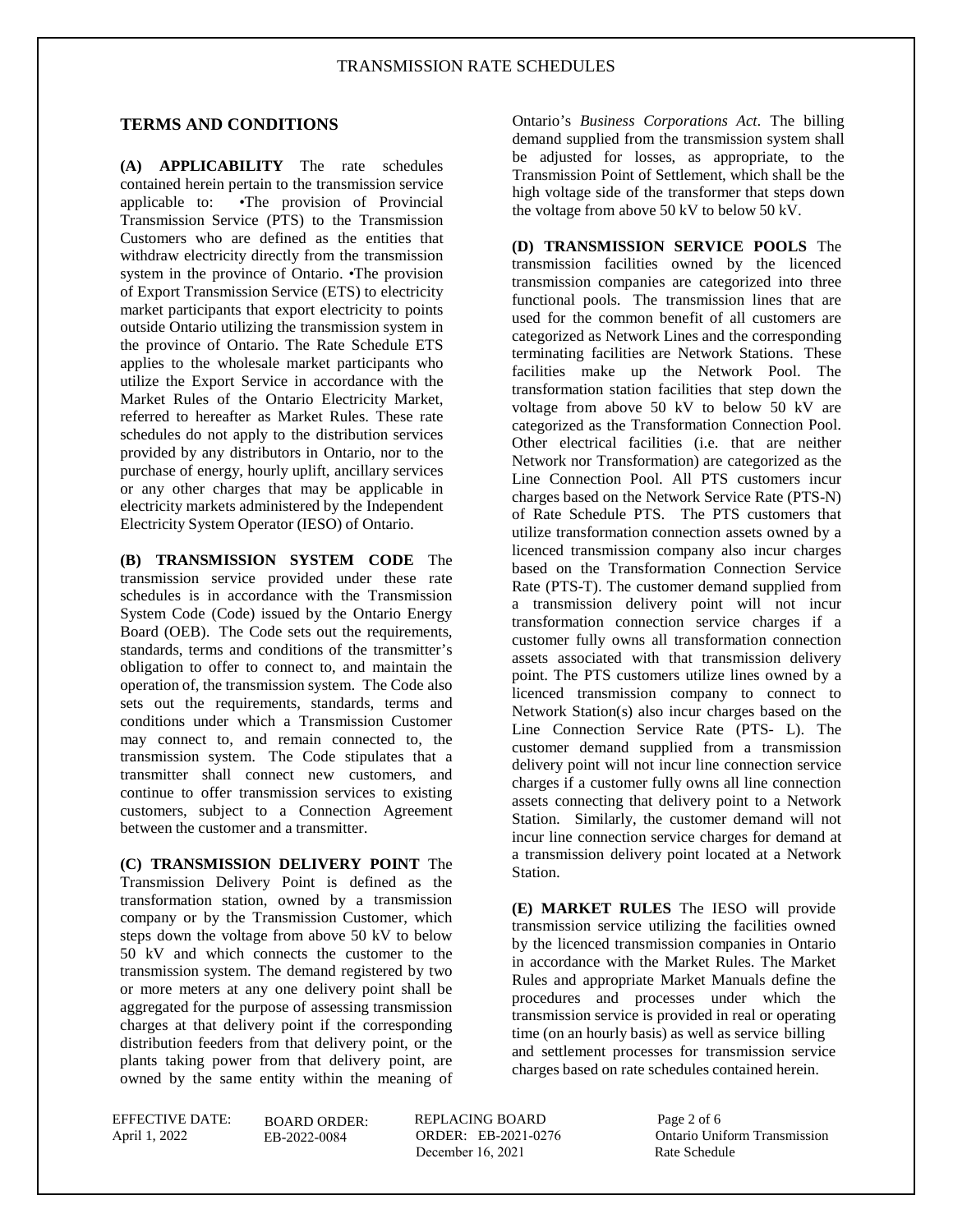**(F) METERING REQUIREMENTS** In accordance with Market Rules and the Transmission System Code, the transmission service charges payable by Transmission Customers shall be collected by the IESO. The IESO will utilize Registered Wholesale Meters and a Metering Registry in order to calculate the monthly transmission service charges payable by the Transmission Customers. Every Transmission Customer shall ensure that each metering installation in respect of which the customer has an obligation to pay transmission service charges arising from the Rate Schedule PTS shall satisfy the Wholesale Metering requirements and associated obligations specified in Chapter 6 of the Market Rules, including the appendices therein, whether or not the subject meter installation is required for settlement purposes in the IESO-administered energy market. A meter installation required for the settlement of charges in the IESO-administered that energy market may be used for the settlement of transmission service charges. The Transmission Customer shall provide to the IESO data required to maintain the information for the Registered Wholesale Meters and the Metering Registry pertaining to the metering installations with respect to which the Transmission Customers have an obligation to pay transmission charges in accordance with Rate Schedule PTS. The Metering Registry for metering installations required for the calculation of transmission charges shall be maintained in accordance with Chapter 6 of the Market Rules. The Transmission Customers, or Transmission Customer Agents if designated by the Transmission Customers, associated with each Transmission Delivery Point will be identified as Metered Market Participants within the IESO's Metering Registry. The metering data recorded in the Metering Registry shall be used as the basis for the calculation of transmission charges on the settlement statement for the Transmission Customers identified as the Metered Market Participants for each Transmission Delivery Point. The Metering Registry for metering installations required for calculation of transmission charges shall also indicate whether or not the demand associated with specific Transmission Delivery Point(s) to which a Transmission Customer is connected attracts Line and/or Transformation Connection Service Charges. This information shall be consistent with the Connection Agreement between the Transmission Customer and the licenced Transmission Company that connects the customer to the IESO-Controlled Grid.

(**G) EMBEDDED GENERATION** The Transmission Customers shall ensure conformance of Registered Wholesale Meters in accordance with Chapter 6 of Market Rules, including Metering Registry obligations, with respect to metering installations for embedded generation that is located behind the metering installation that measures the net demand taken from the transmission system if (a) the required approvals for such generationare obtained after October 30, 1998; and (b) the generator unit rating is 2 MW or higher for renewable generation and 1 MW or higher for nonrenewable generation ; and (c) the Transmission Delivery Point through which the generator is connected to the transmission system attracts Line or Transformation Connection Service charges. These terms and conditions also apply to the incremental capacity associated with any refurbishments approved after October 30, 1998, to a generator unit that was connected through an eligible Transmission Delivery Point on or prior to October 30, 1998 and the approved incremental capacity is 2 MW or higher for renewable generation and 1 MW or higher for non-renewable generation. The term renewable generation refers to a facility that generates electricity from the following sources: wind, solar, Biomass, Bio-oil, Bio-gas, landfill gas, or water. Accordingly, the distributors that are Transmission Customers shall ensure that connection agreements between them and the generators, load customers, and embedded distributors connected to their distribution system have provisions requiring the Transmission Customer to satisfy the requirements for Registered Wholesale Meters and Metering Registry for such embedded generation even if the subject embedded generator(s) do not participate in the IESOadministered energy markets.

**(H) EMBEDDED CONNECTION POINT** In accordance with Chapter 6 of the Market Rules, the IESO may permit a Metered Market Participant, as defined in the Market Rules, to register a metering installation that is located at the embedded connection point for the purpose of recording transactions in the IESO-administered markets. (The Market Rules define an embedded connection point as a point of connection between load or generation facility and distribution system). In special situations, a metering installation at the embedded connection point that is used to settle energy market charges may also be used to settle transmission service charges, if there is no metering installation at the point of connection of a

April 1, 2022

BOARD ORDER:

EFFECTIVE DATE: BOARD ORDER: REPLACING BOARD Page 3 of 6 ORDER: EB-2021-0276 December 16, 2021 Rate Schedule

EB-2022-0084 Ontario Uniform Transmission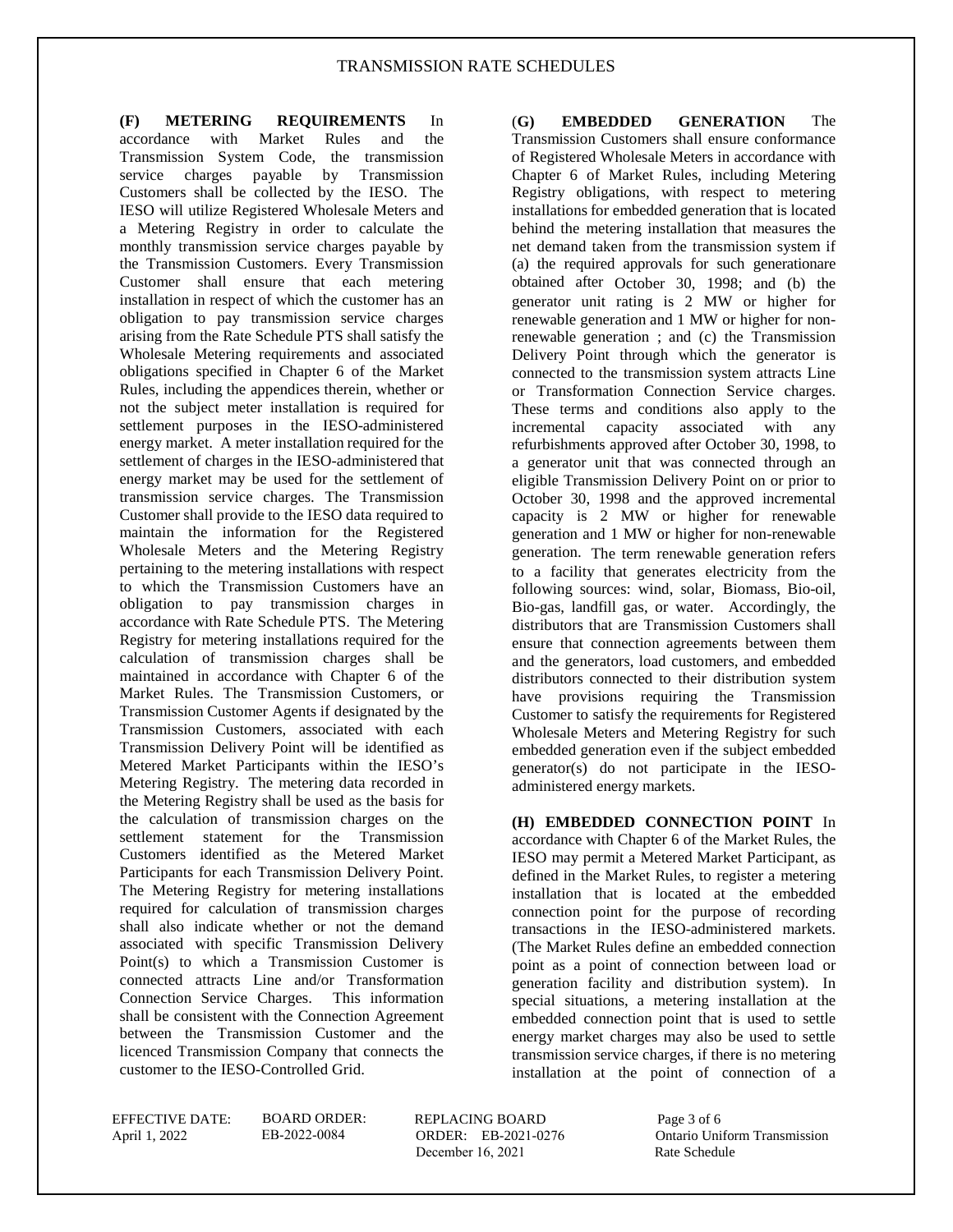distribution feeder to the Transmission Delivery Point. In above situations: •The Transmission Customer may utilize the metering installation at the embedded connection point, including all embedded generation and load connected to that point, to satisfy the requirements described in Section (F) above provided that the same metering installation is also used to satisfy the requirement for energy transactions in the IESO- administered market. •The Transmission Customer shall provide the Metering Registry information for the metering installation at the embedded connection point, including all embedded generation and load connected to that point, in accordance with the requirements described in Section (F) above so that the IESO can calculate the monthly transmission service charges payable by the Transmission Customer.

April 1, 2022

BOARD ORDER:

EFFECTIVE DATE: BOARD ORDER: REPLACING BOARD Page 4 of 6 ORDER: EB-2021-0276 December 16, 2021

EB-2022-0084 ORDER: EB-2021-0276 Ontario Uniform Transmission<br>December 16, 2021 Rate Schedule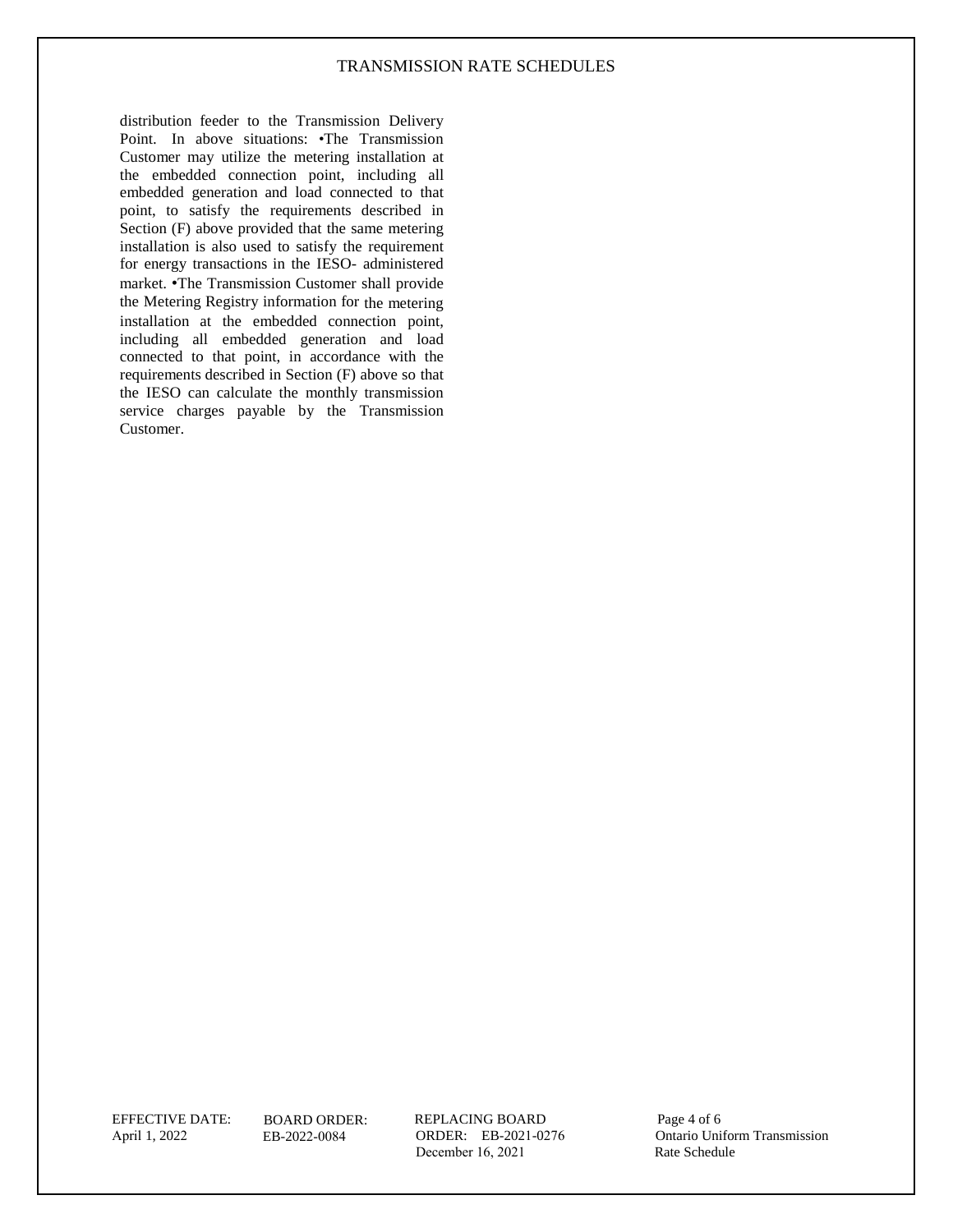### **RATE SCHEDULE: (PTS) PROVINCIAL TRANSMISSION RATES**

#### *APPLICABILITY:*

The Provincial Transmission Service (PTS) is applicable to all Transmission Customers in Ontario who own facilities that are directly connected to the transmission system in Ontario and that withdraw electricity from this system.

|                                                             | Monthly Rate (\$ per kW) |
|-------------------------------------------------------------|--------------------------|
| <b>Network Service Rate (PTS-N):</b>                        | 5.46                     |
| \$ Per kW of Network Billing Demand <sup>1,2</sup>          |                          |
| Line Connection Service Rate (PTS-L):                       | 0.88                     |
| \$ Per kW of Line Connection Billing Demand <sup>1,3</sup>  |                          |
| <b>Transformation Connection Service Rate (PTS-T):</b>      | 2.81                     |
| \$ Per kW of Transformation Connection Billing Demand 1,3,4 |                          |

The rates quoted above shall be subject to adjustments with the approval of the Ontario Energy Board.

Notes:

1 The demand (MW) for the purpose of this rate schedule is measured as the energy consumed during the clock hour, on a "Per Transmission Delivery Point" basis. The billing demand supplied from the transmission system shall be adjusted for losses, as appropriate, to the Transmission Point of Settlement, which shall be the high voltage side of the transformer that steps down the voltage from above 50 kV to below 50 kV at the Transmission Delivery Point.

2. The Network Service Billing Demand is defined as the higher of (a) customer coincident peak demand (MW) in the hour of the month when the total hourly demand of all PTS customers is highest for the month, and (b) 85 % of the customer peak demand in any hour during the peak period 7 AM to 7 PM (local time) on weekdays, excluding the holidays as defined by IESO. The peak period hours will be between 0700 hours to 1900 hours Eastern Standard Time during winter (i.e. during standard time) and 0600 hours to 1800 hours Eastern Standard Time during summer (i.e. during daylight savings time), in conformance with the meter time standard used by the IMO settlement systems.

3. The Billing Demand for Line and Transformation Connection Services is defined as the Non-Coincident Peak demand (MW) in any hour of the month. The customer demand in any hour is the sum of (a) the loss-adjusted demand supplied from the transmission system plus (b) the demand that is supplied by an embedded generator unit for which the required government approvals are obtained after October 30, 1998 and which have installed capacity of 2MW or more for renewable generation and 1 MW or higher for non-renewable generation on the demand supplied by the incremental capacity associated with a refurbishment approved after October 30, 1998, to a generator unit that existed on or prior to October 30, 1998. The term renewable generation refers to a facility that generates electricity from the following sources: wind, solar, Biomass, Biooil, Bio-gas, landfill gas, or water. The demand supplied by embedded generation will not be adjusted for losses.

4. The Transformation Connection rate includes recovery for OEB approved Low Voltage Switchgear compensation for Toronto Hydro Electric System Limited and Hydro Ottawa Limited.

#### *TERMS AND CONDITIONS OF SERVICE:*

The attached Terms and Conditions pertaining to the Transmission Rate Schedules, the relevant provisions of the Transmission System Code, in particular the Connection Agreement as per Appendix 1 of the Transmission System Code, and the Market Rules for the Ontario Electricity Market shall apply, as contemplated therein, to services provided under this Rate Schedule.

April 1, 2022

BOARD ORDER:

EFFECTIVE DATE: BOARD ORDER: REPLACING BOARD Page 5 of 6 ORDER: EB-2021-0276 December  $16$ ,  $2021$ 

EB-2022-0084 ORDER: EB-2021-0276 Ontario Uniform Transmission<br>December 16, 2021 Rate Schedule